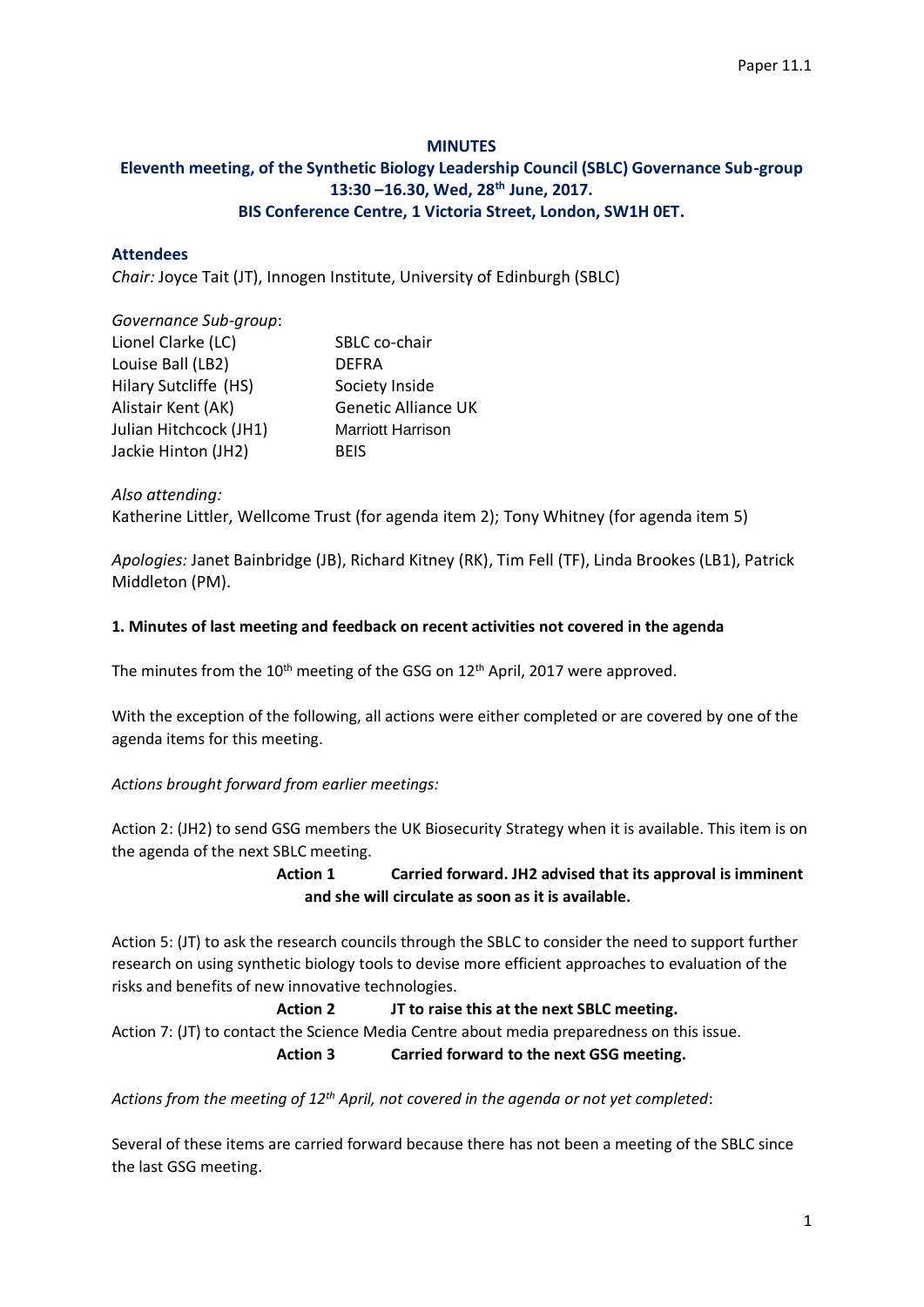Action 4: (JT) to raise with the SBLC an item for discussion: "how should the SBLC engage in consideration of the governance of synthetic embryogenesis in humans and in the veterinary world?"

#### **Action 4 Carried forward to the next GSG meeting.**

Action 9: (PM) to share with GSG the Research Councils' joint response to the Green Paper. **Action 5 Carried forward to next GSG meeting**

Action 11: (LC) to contact Lalitha Sandaraman with a view to developing a case study of her regulatory experiences working on the arsenic biosensor. Lalitha should contact David Brown at the HSE who has been involved in the regulatory aspects of this development. This could usefully be treated as a trailblazer for future innovative developments in in vitro diagnostics.

> **Action 6 LC to approach Lalitha Sandaraman and to invite her to attend the next GSG meeting.**

### **2. Gene Editing – a Wellcome Trust Perspective, Katherine Littler, Wellcome Trust Policy Team**

The Wellcome Trust has a particular focus on governance, ethical and societal issues. It has a global portfolio, including low income countries. It engages in global advocacy on subjects including emerging genomic technologies such as gene drives and stem cell research. In these areas, it takes a holistic approach, considering what needs to be taken into consideration to fund responsibly in this area. Wellcome is fortunate that it is well positioned to take a long term view, as some of these emergencies technologies may not realise their potential for a long time. It has strengths in neglected and tropical diseases and the technologies discussed in the GSG are very relevant to that. In particular, gene editing has the potential to contribute to the Wellcome Trust core mission, improving human health, not just in clinical applications but also through the basic research.

A statement was issued from the Wellcome Trust jointly with other research funders in Sept 2015 on human applications of gene editing, including engagement strategies, and the current UK regulatory environment. Also, Wellcome believes that a moratorium is not the right starting point for a conversation.

It is important to manage expectations and to engage with journalists and publics. Some of the discussion focuses on whether products developed using the CRISPR technique should be considered as a GMO. Considering other uses of genome editing, e.g. in animal research and agriculture, this may also affect perceptions of the technology.

Concepts such as 'synthetic biology' are not self-explanatory and difficult to define. Given this, it is challenging for the public to understand these and the onus is on the research community to think about effective ways to communicate what emerging technologies are and what they mean.,. 'Gene editing' is one proposed starting point but it will take time for the language to be 'socialised' and ideally the language needs to be sorted out before you start the engagement process. However, it is important to start discussions early to avoid contentious issues being hijacked by extreme views and alternatively there is a need to consider whether you are weighting the conversation or inadvertently 'hyping' it just by discussing the issues.

The Wellcome Trust is funding research in LMICs where they do not necessarily have compatible infrastructure and regulatory environments to those that exist in EU. They are doing preliminary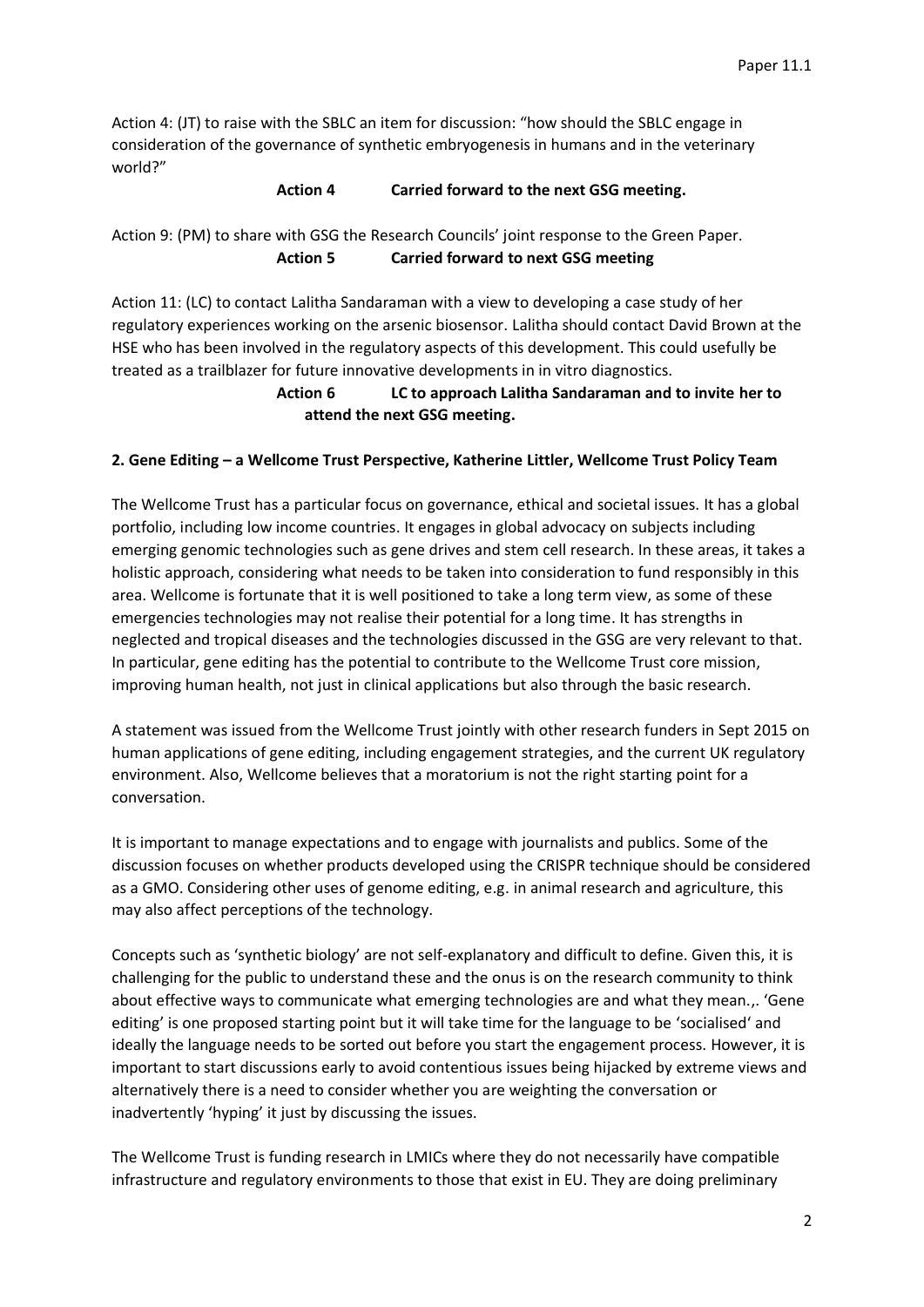engagement research in UK to find out what various constituencies think and believe in order to get the language right in to feed into larger scale engagement work. It is important that decision makers need to listen to the outcomes of an engagement. and those doing engagement consider evaluation from the outset. There will be a meeting at Wellcome to discuss this report which should be attended by somebody from GSG. The point emerged in discussion that setting something apart from other things through an engagement initiative creates 'exceptionalism' and leads to public concerns that may not be necessary.

In response to the question, should we ask the public what they want to know, or need to know about new technologies, regulation and governance were mentioned. There is some evidence that people say that they don't want regulation that is not proportionate if it slows down innovation. We should only regulate if this is needed, but we also need to consider what governance mechanism (soft law) is then in place. A technology may not need to be regulated if it is well governed, e.g. through a principles-based approach.

In considering how to address being a responsible research funder for these types of emerging technologies, Wellcome is working with other funders to look at responding to the recommendations coming out of the US National Academy of Sciences report on Gene Drives (footnote – check title). This includes, looking at issues around regulatory capacity, appropriate governance structures, and engagement strategies.

It is important to treat regulation as a component of governance, and for regulators to be more comfortable with 'soft law' governance approaches being used in cases where formal legally based regulation is not proportionate and therefore not justified.

# **Action 7 (KL) to send a copy of the current version of the Wellcome glossary of gene editing related terms.**

Following up on Wellcome's coordinating role, and noting the pressure to jump in and do engagement, Wellcome is doing some precursor work, bringing groups together. They are particularly interested in questions of regulation and governance and what people think about these issues, e.g. the Biobank people are happy with what is being done so long as there are governance mechanisms in place.

- **Action 8 (LB2) to send a link to the European Court of Justice case currently under consideration on regulation of new advanced biotechnology techniques**
- **Action 9 (All) to consider how Wellcome Trust and GSG could usefully pool resources in future.**
- **Action 10 (KL) to share relevant updates and information and to invite 1 or more people from GSG to the meetings of the Group that Wellcome co-convenes with other key players.**
- **Action 11 (JT) to let KL know when our future meetings are.**
- **Action 12 (KL) to keep GSG informed of Wellcome initiatives in the international regulatory context with a view to developing joint initiatives in future.**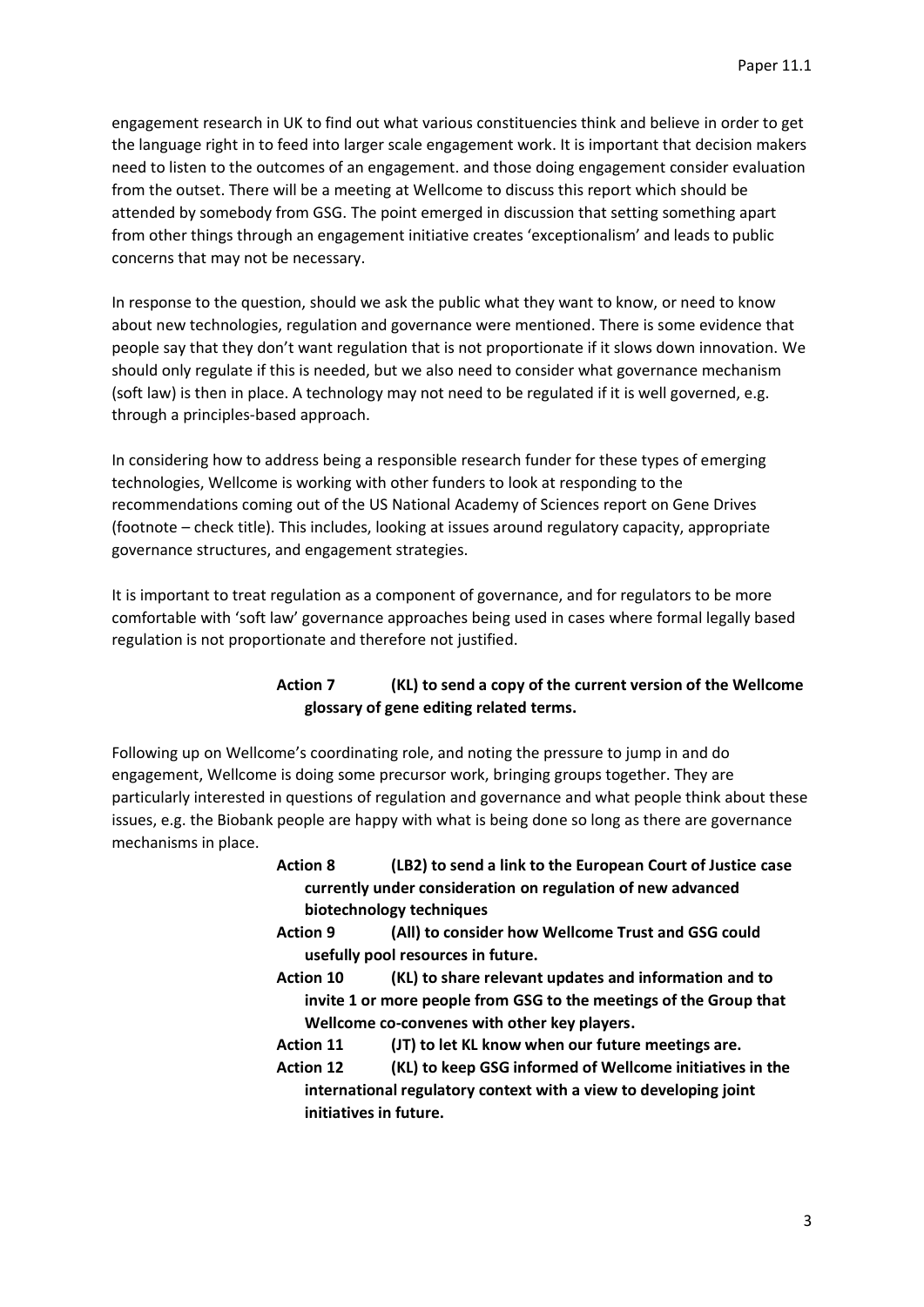### **3. Request from Nuffield Council on Bioethics**

An email from the Nuffield Council was circulated to GSG members, offering an extension to the 30<sup>th</sup> June deadline for responses to their survey and call for evidence related to their project on genome editing and human reproduction.

> **Action 13 GSG members to respond to this request on an individual basis as soon as possible if they able to do so.**

#### **4. Convention on Biological Diversity Update – Louise Ball**

The discussion particularly focused on how the GSG can most effectively contribute to the current Open Ended Online Forum which starts next week and will involve 4 sessions discussing 5 topics. The second topic, to begin on 17<sup>th</sup> July, "Identify any living organisms already developed or currently under research and development through techniques of synthetic biology which do not fall under the definition of living modified organisms under the Cartagena Protocol" is probably most important. There could be hundreds of submissions to the forum so if there is an important point to be made, get in early and make it; otherwise it is necessary to follow and react to the discussions as they go on in real time. People in UK Government Departments will be tracking the conversations and "like-minded groups" (e.g. CropLife International) will be having discussions on how things are going and attempting to define common positions. Most members from SBLC are included in the online forum, and there is a need for people to be alerted to issues and opportunities as they arise. If you make good interventions people will pay attention to what you contribute in later sessions.

Genome editing is likely to come up under the second discussion topic. The regulatory status of organisms produced by genome editing is an on-going discussion in many different countries. In the second discussion, the discussion focuses on identifying organisms produced by synthetic biology that are not captured by the Cartagena Protocol. One way to move things in a more appropriate direction would be to consider whether there is a need for any formal regulation, or whether other governance approaches could be used to deliver an acceptable outcome, to get the innovative developments into a better regulatory space.

Re the Nagoya Protocol related discussions, digital sequencing is not currently captured under the Nagoya Protocol and the current dialogue relates to whether it should be captured. The deadline is September  $6<sup>th</sup>$  to contribute to this dialogue. DEFRA is coordinating a general response and if we can get ours to DEFRA early we can also influence their response. They are also holding a meeting to discuss this issue in August to which members of this group will be invited.

| <b>Action 14</b> | LB2 to send a note listing the 5 topics to be discussed in the |
|------------------|----------------------------------------------------------------|
|                  | <b>Open-ended Online Forum.</b>                                |
| <b>Action 15</b> | JT to act as focal point for any responses from GSG            |
| members.         |                                                                |
| <b>Action 16</b> | LB2 to send a note to all members of the GSG when a new        |
|                  | opportunity arises and all GSG members to then send any        |
|                  | contributions to JT for inclusion in a joint response.         |
| <b>Action 17</b> | All members to contribute on their own behalf if they wish     |
| to.              |                                                                |
|                  |                                                                |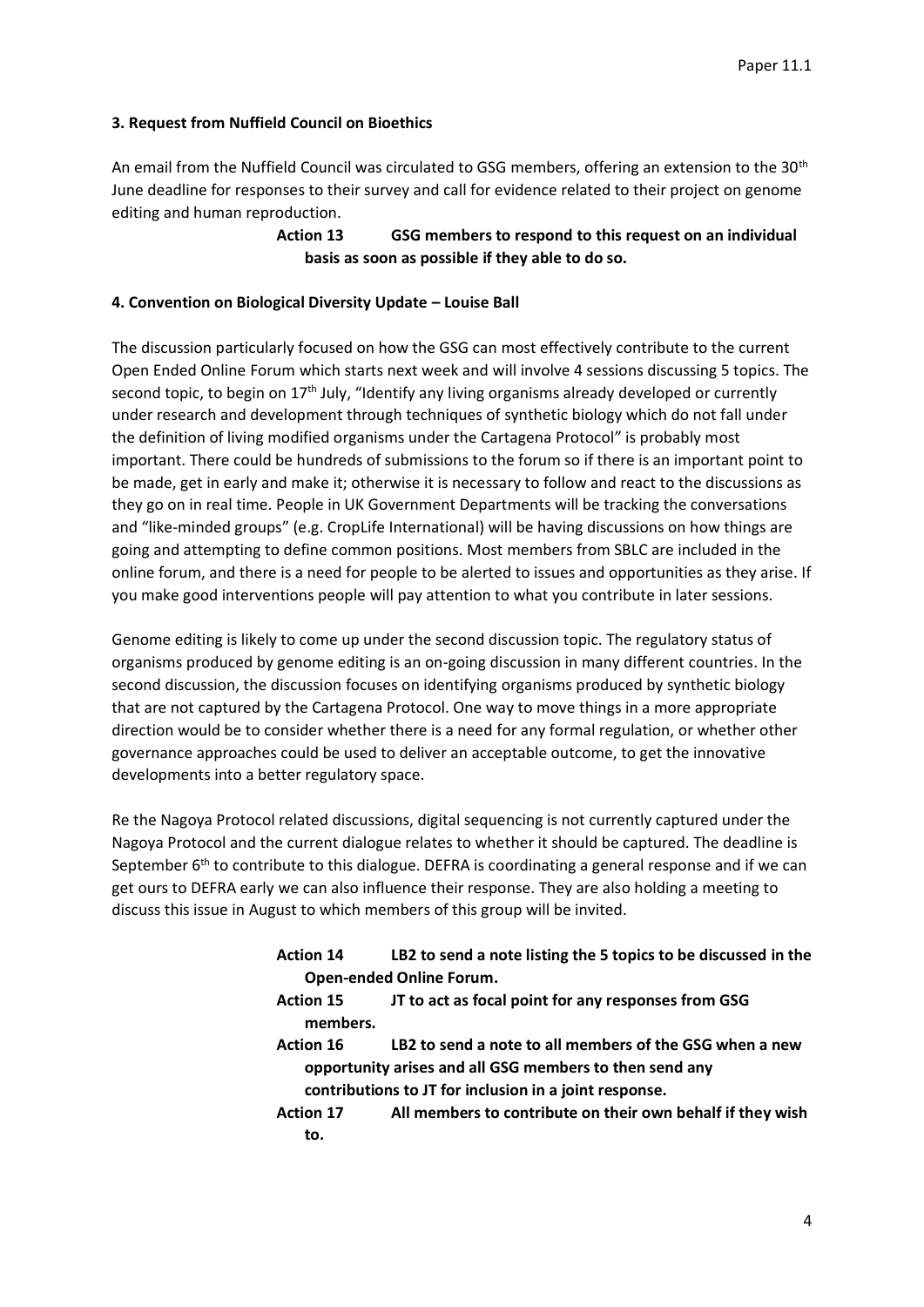- **Action 18 LB2 to include members of GSG on the list for invitations to the August DEFRA meeting to discuss digital sequencing information in the context of Nagoya.**
- **Action 19 TF and JT to draft a response on digital sequence information for the 6th September deadline and to share with DEFRA in advance of their August meeting.**

#### **5. Responsible innovation and stakeholder dialogue.**

The BSI PAGIT Project (Proportionate and Adaptive Governance of Innovative Technologies) was discussed with the SBLC at its meetings on 15<sup>th</sup> July and 24<sup>th</sup> Nov., 2016 as a contribution to meeting Recommendation 4 in the 2016 UK Synthetic Biology Strategic Plan *Biodesign for the Bioeconomy:* 

"Develop a supportive business environment by promoting strong and integrated governance, a proportionate regulatory system, excellent stakeholder relationships and responsible innovation."

This discussion focused on the components of the report from the PAGIT project that relate to responsible innovation and stakeholder engagement. The proposal is that innovations that are not disruptive of current business models and value chains, but are geared to incremental improvements that will make them more efficient, profitable or sustainable, are unlikely in most cases to be of much interest to the wider stakeholder community. In these circumstances, demonstration of responsible behaviour by a company could generally be dealt with through a behavioural standard based on the ISO Corporate Responsibility Standard, adapted to include any necessary innovationrelated components. Disruptive innovation is more likely to attract public attention and to require a company to demonstrate that the innovation concerned meets societal aspirations and is being developed in a responsible manner. For a disruptive innovation, there will also be a need for stakeholder engagement specifically on the properties of the innovation concerned. The PAGIT Report proposes approaches to all three of these elements through: (i) a Responsibility Standard that encompasses two elements, a Corporate Responsible Innovation Standard and a Standard for Responsible Engagement and (ii) a simple framework by which companies can demonstrate on an ongoing basis whether a disruptive innovation meets societal expectations.

The following points were raised in discussion and included general aspects of the PAGIT Framework as well as those related to responsible innovation and stakeholder engagement:

Considering what is realistically possible in connection with standards, the EMA has struggled with the granting of market authorisation for innovative therapies for rare diseases, given very low affected populations. Decisions need to be made on the basis of a shallower and more patchy evidence base without compromising the principles of quality, safety and efficacy and without creating undue precedents. The evidence is of a different nature from that for a normal clinical trial. It falls within an area where there is already a regulatory requirement and discussions are ongoing in medical and other areas. It's important to continue to innovate but also to respond to health and patient safety needs. In some cases the relevant guidelines would need to be product specific or class-of-product specific.

The point was also made that the EU research on RRI has been disappointing, particularly its dominance by academia and its shaping around six key areas, several of which are not particularly relevant to responsible innovation. The related journal article came under some criticism, based on circulation to academic groups that have been involved in developing work on RRI with the EU and